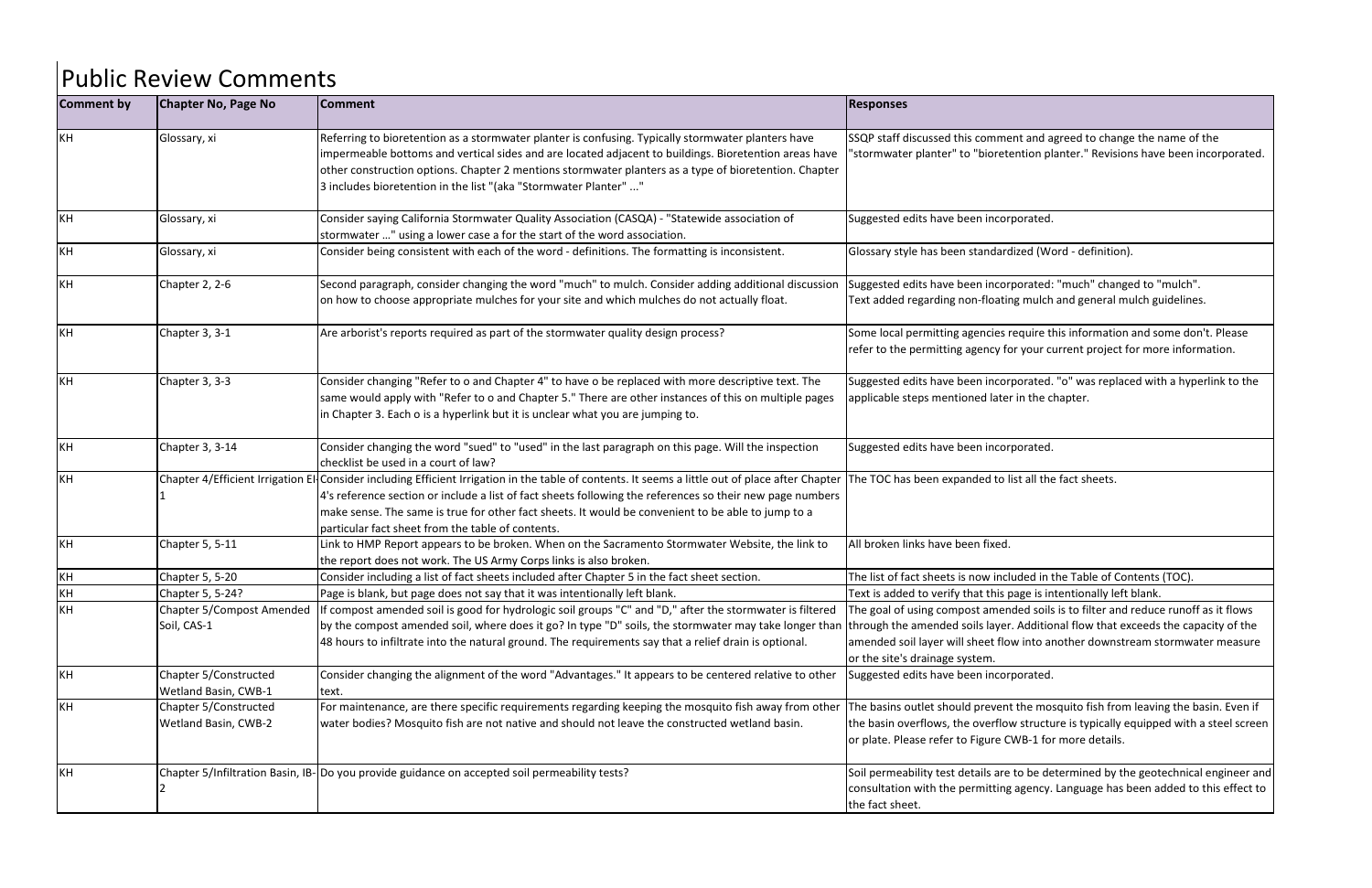| KH |                                                    | Chapter 5/Infiltration Basin, IB-Consider checking the margin for the text in Step 8.                                                                                                                                                                                                                                                                                                                                                      | Suggested edits have been incorporated.                                                                                                                                                                                                                                                                                  |
|----|----------------------------------------------------|--------------------------------------------------------------------------------------------------------------------------------------------------------------------------------------------------------------------------------------------------------------------------------------------------------------------------------------------------------------------------------------------------------------------------------------------|--------------------------------------------------------------------------------------------------------------------------------------------------------------------------------------------------------------------------------------------------------------------------------------------------------------------------|
| KH |                                                    | Chapter 5/Infiltration Basin, IB- Consider providing link to Effective Irrigation fact sheet or refer to the page where the reader can find                                                                                                                                                                                                                                                                                                | Suggested edits have been incorporated.                                                                                                                                                                                                                                                                                  |
| KH |                                                    | Chapter 5/Infiltration Basin, IB- Consider providing Infiltration Basin calculations that are not for hydromodification. This goes for other<br>treatment measures. Projects exempt from hydromodification should still be allowed to use<br>stormwater quality measures to treat and infiltrate stormwater quality flows. Please provide additional<br>guidance on options where project infiltrate all of the stormwater quality volume. | The Design Data Summary Sheet (page IE<br>treatment volume only. If the project is a<br>applicant can skip step 1b, and figure out<br>(treatment only). Projects exempt from h<br>infiltration measures to treat the site's tr                                                                                           |
| KH | Chapter 5/Infiltration Trench,<br>$IT-5$           | Consider checking the margin for extra returns for a portion of the text in the Long-term Maintenance<br>section.                                                                                                                                                                                                                                                                                                                          | Suggested edits have been incorporated.                                                                                                                                                                                                                                                                                  |
| KH | Chapter 5/ Stormwater<br>Planter, SP-1             | Consider including bioretention basins as a separate approved treatment measure for larger<br>applications than stormwater planters. Why do you limit the tributary drainage area for stormwater<br>planters/bioretention to less than or equal to 1 acre? Consider adding side slope requirements for<br>larger basins that do not have vertical sidewalls.                                                                               | This fact sheet has been renamed "Biore<br>typical contributing drainage area of less<br>prohibit use for larger applications. The<br>manual and is based on the idea of havin<br>measures to treat and reduce runoff clos<br>can allow larger basins as they see fit. Th<br>for planters that do not include vertical s |
| KH | Chapter 5/ Stormwater<br>Planter, SP-6             | Link to Clean Water Program resources directs you to a blank page. Consider revising this link.                                                                                                                                                                                                                                                                                                                                            | Broken link has been fixed.                                                                                                                                                                                                                                                                                              |
| KH | Chapter 5/ Stormwater<br>Planter, SP-6             | Consider providing planting guidance for all stormwater quality treatment measures that use plants as<br>part of the treatment process. Please provide links to local agency approved planting lists.                                                                                                                                                                                                                                      | Appendix J with the plant guidance links<br>has been added to this fact sheet.                                                                                                                                                                                                                                           |
| KH | Chapter 5/Vegetated Filter<br>Strip, VFS-1         | How come the maximum tributary area per filter strip is 5 acres but is only one acre for stormwater<br>planters/bioretention?                                                                                                                                                                                                                                                                                                              | The filter strip filters the runoff as it flow<br>pollutants as a flow-based measure. Bior<br>runoff flows through the vertical layers o<br>trapped in the voids. Because of how the<br>more susceptible to getting clogged and<br>area is too large.                                                                    |
| KH | Chapter 5/Vegetated Swale,<br>$VS-1$               | How come the maximum tributary area per vegetated swale is 10 acres but is only one acre for<br>stormwater planters/bioretention?                                                                                                                                                                                                                                                                                                          | See above response.                                                                                                                                                                                                                                                                                                      |
| KH | Chapter 5/ Vegetated Swale,<br>$VS-6$              | Link to Clean Water Program resources directs you to a blank page. Consider revising this link.                                                                                                                                                                                                                                                                                                                                            | Broken link has been fixed.                                                                                                                                                                                                                                                                                              |
| KH | Chapter 5/Water Quality<br>Detention Basins, DB-2  | For maintenance, are there specific requirements regarding keeping the mosquito fish away from other<br>water bodies? Mosquito fish are not native and should not leave the constructed wetland basin.                                                                                                                                                                                                                                     | Currently, there are no basin maintenand<br>mosquito fish from leaving the basin, but<br>any impacts to local water bodies. In add<br>Vector Control District has jurisdiction ov<br>basins to prevent West Nile Virus.                                                                                                  |
| KH | Chapter 5/Water Quality<br>Detention Basins, DB-9  | Consider updating Table DB-2 or remove the draft table note.                                                                                                                                                                                                                                                                                                                                                                               | Suggested edits have been incorporated.<br>the table was still a work in progress, but                                                                                                                                                                                                                                   |
| KH | Chapter 5/Water Quality<br>Detention Basins, DB-18 | Why would you collect acorns for the water quality detention basins? The trees listed in the fact sheet<br>do not produce acorns.                                                                                                                                                                                                                                                                                                          | Text has been deleted.                                                                                                                                                                                                                                                                                                   |

rporated.

et (page IB-9) includes steps for sizing the basin for roject is exempt from hydromodification, then the figure out the volume as specified in step 1a npt from hydromodification are still allowed to use infiltration measures the site's treatment volume.

rporated.

ed "Bioretention Planter". Although it identifies a tea of less than or equal to 1 acre, it does not pns. The reference to 1 acre comes from the 2007 i of having multiple, small, distributed site design unoff closed to the source. Individual jurisdictions see fit. The fact sheet now indicates that side slopes vertical sidewalls shall be 3:1 or flatter.

Ince links has been added. A reference to Appendix J

as it flows through it and removes sediment and sure. Bioretention planters remove pollutants as the al layers of bioretention soils and the pollutants are f how they function, the bioretention planters are gged and overloaded with sediment if the tributary

aintenance requirements specific to preventing the basin, but we are not aware of mosquito fish causing ies. In addition, the Sacramento-Yolo Mosquito & diction over placement of mosquito fish in detention

rporated. At the time of the draft document release, gress, but it has since been finalized.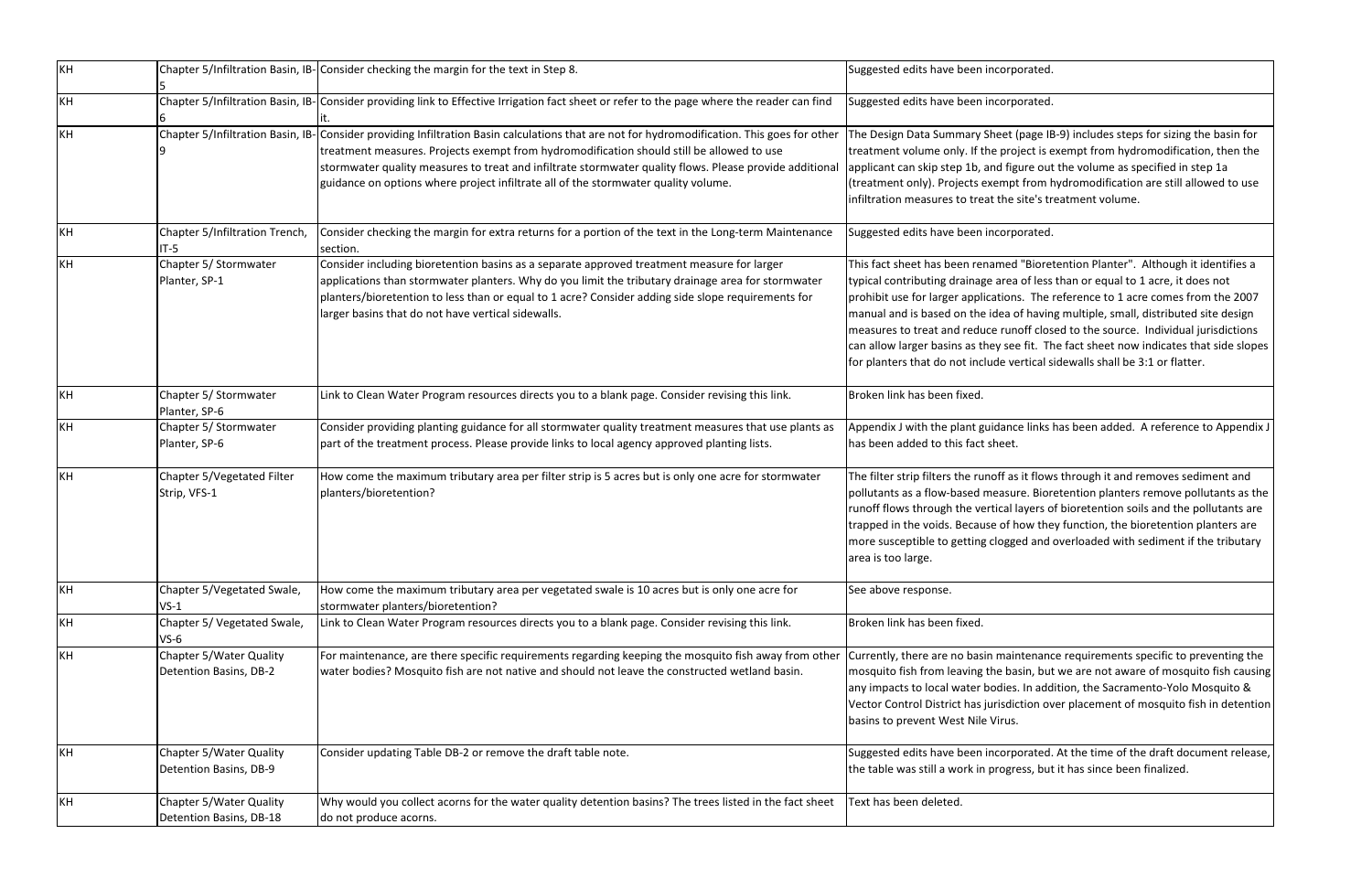| KH | <b>General Comment</b> | Consider allowing oil/water separators as pre-treatment devices in areas prone to have contamination<br>from oils (parking lots, airplane parking aprons, etc.). These pre-treatment devices improve the function concentrations of free oil and g<br>of best management practices downstream and provide for trash capture. | Oil/ water separators (OWS) are<br>maintenance stations, is below<br>effective. OWS are only about 5<br>of free oil and grease we see in                                                                       |
|----|------------------------|------------------------------------------------------------------------------------------------------------------------------------------------------------------------------------------------------------------------------------------------------------------------------------------------------------------------------|----------------------------------------------------------------------------------------------------------------------------------------------------------------------------------------------------------------|
| KH | <b>General Comment</b> | Consider allowing the use of hydrodynamic separators in lieu of forebays for BMPs. Hydrodynamic<br>separators can be effective if used in treatment trains as well.                                                                                                                                                          | Hydrodynamic separators are al<br>regional facilities, but they are p<br>maintained facilities, it's up to t<br>design option for the site.                                                                    |
| KH | Chapter 5, Page 5-2    | Consider adopting underground storage/underground infiltration basins for stormwater quality<br>treatment in addition to having them be used for hydromodification. Require pre-treatment if<br>necessary to ensure that the water infiltrated is clean.                                                                     | Currently, these is no reliable da<br>storage units as treatment mea<br>these underground systems, as<br>performance data for their prod<br>approval protocol. If submitted<br>the device gets added to the Pa |
| KH | <b>General Comment</b> | Improve guidance on the number of percolation or infiltration tests required prior to using an<br>infiltration facility.                                                                                                                                                                                                     | Percolation/infiltration test deta<br>engineer based on site conditio<br>Language has been added to ret<br>guidance. Changes made to fact<br>trenches.                                                         |
| KH | <b>General Comment</b> | Provide guidance on treatment trains sized with flow and volume methods if the proposed treatment<br>devices are sized using different methods.                                                                                                                                                                              | The fact sheet for each treatme<br>each measures. This informatio<br>volume based and the required<br>measures in a treatment train d                                                                          |
| KH | <b>General Comment</b> | Consider including dry wells as BMPs with pretreatment if required.                                                                                                                                                                                                                                                          | Dry Wells are not currently alloy<br>Management Department (EMI<br>Manual will confuse the applica<br>not be approved by EMD. As so<br>and there is detailed siting crite<br>Design Manual.                    |
| KH | <b>General Comment</b> | Consider giving more credit to redevelopment projects that decrease the total impervious area in the<br>proposed condition even if in the existing condition no stormwater quality treatment was provided.                                                                                                                   | The Partnership's MS4 Permit e<br>with the hydromodification mar<br>site does not increase in the po:<br>requirements still apply.                                                                             |
| KH | <b>General Comment</b> | Please provide additional clarification for projects that do not fit the standard categories (road,<br>commercial, industrial, residential) including airport projects as the County of Sacramento has airport<br>facilities that may have proposed development.                                                             | Please refer to chapter 3 and ta<br>categories. An airport facility ca                                                                                                                                         |
| KH | <b>General Comment</b> | Please provide additional clarification on which project are priority projects. How do you determine<br>what projects are priority projects?                                                                                                                                                                                 | Please refer to chapter 3 and ta<br>categories.                                                                                                                                                                |

e allowed as pre-treatment devices, however, the rease in stormwater runoff – even in areas like what these units can remove. They are not 50% efficient for TSS and do not perform for the level urban runoff, so there is little value in using them.

Howed as an option for publicly maintained basins or potentially maintenance intensive. For privately the developer and design engineer to select the best

ata to assess the performance of the underground sures. The Partnership allows manufacturers of well as other proprietary devices, to submit ducts and seek approval under the Partnership's performance data for a specific device is approved, artnership's list of allowed treatment devices.

ails should be determined by a geotechnical Ins and site design (number and location of BMPs). fer readers to a geotechnical engineer for detailed guidance. Changets sheets for infiltration is sheets for infiltration

ent measure includes detailed information on sizing m includes whether or not the measures is flow or de drawdown or flow contact time. Placing these does not alter how each measure is sized.

Wed by the State and the County's Environmental D). Including them as a BMP option in the Design ants and delay their project because the proposal will on as dry wells are permitted by the State and EMD, eria, the Partnership will consider adding them to the

exempts redevelopment projects from complying nagement requirement if the imperviousness of the st project condition. The treatment and LID

ables 3-2 and 3-3 for more details on land use an be categorized as an industrial land use.

ables 3-2 and 3-3 for more details on priority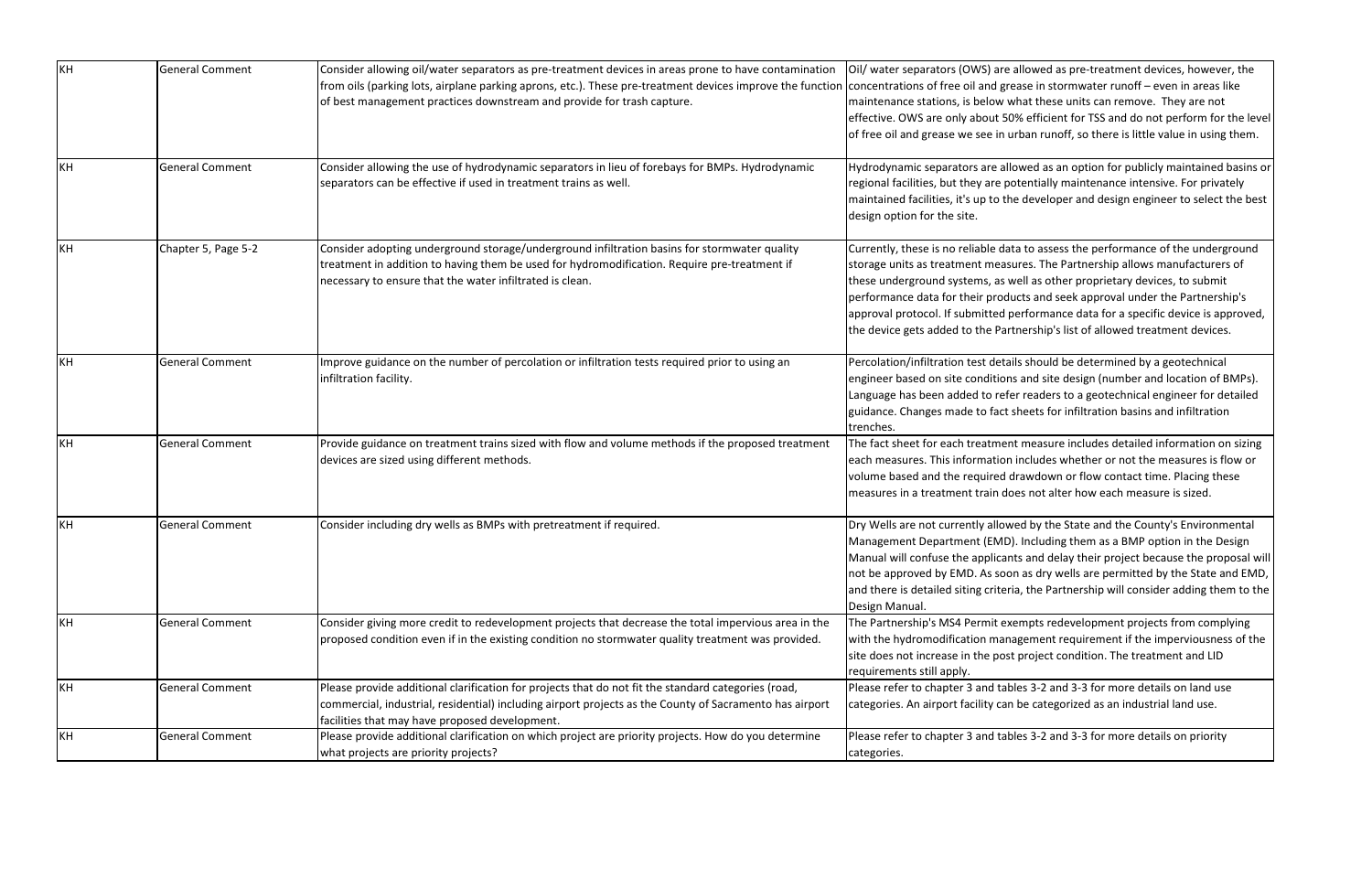| KH          | <b>General Comment</b>             | Please provide additional guidance on project sites that fall under an industrial SWPPP. The industrial<br>SWPPPs require control of stormwater pollution and monitor the contents of their stormwater under<br>that permit.                                                                                                                                                                                                                                                                                                   | Industrial sites are subject to the require<br>site's requirements under the Industrial I<br>State Water Resources Control Board. So<br>Manual may address some requirements<br>evaluated on a site by site basis.                                                                                            |
|-------------|------------------------------------|--------------------------------------------------------------------------------------------------------------------------------------------------------------------------------------------------------------------------------------------------------------------------------------------------------------------------------------------------------------------------------------------------------------------------------------------------------------------------------------------------------------------------------|---------------------------------------------------------------------------------------------------------------------------------------------------------------------------------------------------------------------------------------------------------------------------------------------------------------|
|             |                                    |                                                                                                                                                                                                                                                                                                                                                                                                                                                                                                                                |                                                                                                                                                                                                                                                                                                               |
| <b>BWEG</b> | Appendix G                         | Why is there a manual inside a manual? I think it would be more beneficial to separate the SAHM<br>manual out as a separate document.                                                                                                                                                                                                                                                                                                                                                                                          | A link to http://www.beriverfriendly.net/<br>SAHM User's Manual) has been added to<br>removed. Appendix references have bee                                                                                                                                                                                   |
| <b>BWEG</b> | Glossary                           | remove redundant definitions/terms                                                                                                                                                                                                                                                                                                                                                                                                                                                                                             | Suggested edits have been incorporated.                                                                                                                                                                                                                                                                       |
| <b>BWEG</b> | General                            | Proof read for spelling/word used errors and references callouts that do not exist.                                                                                                                                                                                                                                                                                                                                                                                                                                            | Suggested edits have been incorporated.                                                                                                                                                                                                                                                                       |
| <b>BWEG</b> | Chapter 4, Loading Area            | Add a detail for loading dock that are not depressed and drain away from the building. Where would<br>the spill drain need to be located in this scenario? It would be helpful to list which, jurisdiction allow for<br>the multiple design options.                                                                                                                                                                                                                                                                           | The loading dock cover and drainage des<br>to the revised fact sheet for more inform                                                                                                                                                                                                                          |
|             |                                    |                                                                                                                                                                                                                                                                                                                                                                                                                                                                                                                                |                                                                                                                                                                                                                                                                                                               |
| <b>BIA</b>  | <b>General Comment</b>             | Proposed manual updates will significantly impact and delay all stages of home construction, including<br>planning, building, and real estate sales sectors. Due to the depth and breadth of the implications of the from Nov 30, 2017 to Jan 2, 2018 to accc<br>proposed changes to the manual, our association would like to request an extension of the comment<br>deadline to allow the development industry time to provide comprehensive comments on the proposed held on Feb 15, 2018. BIA staff used the i<br>changes. | The deadline for submitting comments o<br>additional coordination meeting that incl<br>comment about the upcoming requirem<br>Finally, the proposed LID and hydromodi<br>posted for public review back in Novemb<br>opportunities to provide comments and<br>Partnership is no longer accepting comm          |
| BIA         | <b>General Comment</b>             | Enough notice wasn't provided for Focus Group meetings to industry and public. Too much material was The Partnership met with BIA four times<br>covered during an hour and a half meeting in Oct 2017                                                                                                                                                                                                                                                                                                                          | addition to holding a public workshop the<br>10/27/2017. Given that the requirement<br>not majorly vary from the 2014 draft, and<br>reviewed and provided comments on the<br>Partnership is satisfied that enough notic<br>technical reviewers.                                                               |
| <b>BIA</b>  | <b>General Comment/Feasibility</b> | Updated manual exceeds what's feasible & practicable for the industry posing numerous legal and<br>engineering challenges. local manual language is prescriptive & extends beyond what the State Water<br>Resources Board has outlined in their update.                                                                                                                                                                                                                                                                        | The language and requirements in the De<br>requirements of the MS4 General Permit<br>such as the LID requirement, is general ir<br>permittees to develop the sizing and con<br>was developed after researching and ana<br>as other Permits. The Partnership is satis<br>Manual is feasible and implementable. |

Industrial sequirements of this Design Manual. However, the ndustrial Permit have to be coordinated with the Board. Some measures required under this Design uirements in the Industrial Permit, but that has to be

endly.net/Newdevelopment/ (location of SAHM and added to the Manual. Appendix G has been have been updated.

inage design criteria has been revised, please refer ore information.

mments on the draft Design Manual was extended 18 to accommodate BIA's request. In addition, an g that included Partnership staff and BIA staff was used the meeting to provide additional feedback and requirements and implementation challenges. ydromodification management criteria was first Postem for public review back in November, 2013. Since then, there were multiple ents and feedback on the requirements. The ing comments on the draft Design Manual.

our times (10/4/2017, 11/17/2017, 02/15/2018), in rkshop that included attendees from BIA on uirements in the 2018 draft of the Design Manual do draft, and the fact that BIA technical reviewers nts on the 2014 draft Design Manual, the bugh notice and review time was provided to the BIA

s in the Design Manual is consistent with the ral Permit (June 2016). Some of the requirements, general in the Permit and it leaves it up to the g and compliance criteria. The Partnership's criteria g and analyzing other programs in the State as well hip is satisfied that the criteria in the 2018 Design entable.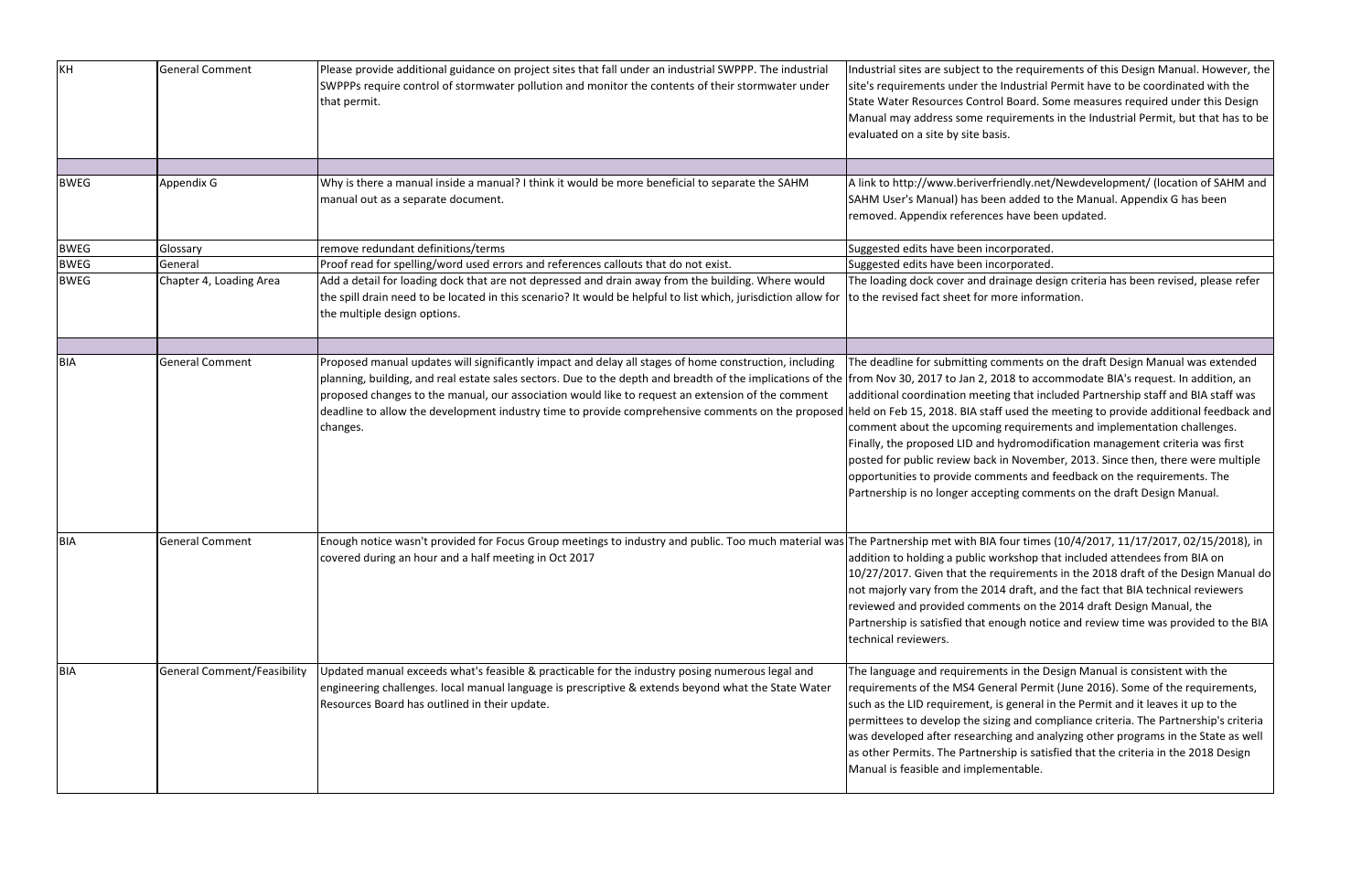| <b>BIA</b> | General Comment/Feasibility           | There is no cohesion between agencies and the various departments required to<br>execute the prescriptive design standards in the updated manual. Agencies will need to be flexible with<br>their standards to ensure builders can meet project deadlines and timetables. There is a strong need for<br>increased communication and collaboration between local agencies and industry stakeholders on best<br>practices. We encourage interagency collaboration and development of best practices to ensure<br>industry understanding and compliance with the new<br>guidelines. | Each of the Partnership agencie<br>coordination among all the dep<br>Manual. This interagency collab<br>implementation of the new star                                                                                                                                                                                              |
|------------|---------------------------------------|----------------------------------------------------------------------------------------------------------------------------------------------------------------------------------------------------------------------------------------------------------------------------------------------------------------------------------------------------------------------------------------------------------------------------------------------------------------------------------------------------------------------------------------------------------------------------------|-------------------------------------------------------------------------------------------------------------------------------------------------------------------------------------------------------------------------------------------------------------------------------------------------------------------------------------|
| BIA        | General<br>Comment/Implementation     | We request more time to effectively analyze the numerous proposed manual changes the<br>Implementation date of July 2018 is infeasible                                                                                                                                                                                                                                                                                                                                                                                                                                           | The Partnership is not planning<br>Design Manual, which is July 1,<br>includes grandfathering criteria<br>submitted by July 1, 2018 to be<br>Design Manual. Please refer to                                                                                                                                                         |
| <b>BIA</b> | General<br>Comment/Implementation     | We would like to discuss the possibility of a phase-in plan in which we collaborated with your office and<br>other local agencies.                                                                                                                                                                                                                                                                                                                                                                                                                                               | The Partnership met with BIA fo<br>addition to holding a public wor<br>10/27/2017. Nonetheless, Partr<br>happy to meet with BIA to resol<br>meetings will not impact the eff<br>address some anticipated imple<br>Manual includes grandfathering<br>projects submitted by July 1, 20<br>revised Design Manual. Please r<br>details. |
| <b>BIA</b> | General<br>Comment/Implementation     | The new manual proposes a new level of legal liability for home owners by calling for long-term<br>covenants that can hold them liable to the state for changing uses of protected parts of their private<br>property and shifts the responsibility of long term stormwater discharge from the local agencies to<br>property owners.                                                                                                                                                                                                                                             | Maintenance agreements and c<br>owners) have been widely used<br>maintained for the life of the pr<br>and approved by agency legal st<br>clearly explained in the docume<br>Imaintenance activities.                                                                                                                                |
| <b>BIA</b> | General Comment/cost<br>ramifications | Our association suggests that a cost study be conducted to illuminate the true costs of these new<br>standards on future home owners. These updates will increase the overall price of the home and<br>potentially establish costly HOA's to finance maintenance costs.                                                                                                                                                                                                                                                                                                          | The new requirements will inde<br>alleviate the fact that these req<br>General Permit. The suggested :<br>and presented to the State whe                                                                                                                                                                                            |
| BIA        | <b>General Comment</b>                | Delay the deadline for comments because more time is needed to discuss the concerns in full depth.                                                                                                                                                                                                                                                                                                                                                                                                                                                                               | The deadline for submitting con<br>from Nov 30, 2017 to Jan 2, 201<br>coordination meeting that inclu<br>15, 2018. BIA staff used the me<br>about the upcoming requiremer<br>is no longer accepting comment                                                                                                                         |
|            |                                       |                                                                                                                                                                                                                                                                                                                                                                                                                                                                                                                                                                                  |                                                                                                                                                                                                                                                                                                                                     |

es have processes for continued collaboration and artments and sections that implement the Design oration will continue to ensure that the ndards is as streamlined as possible.

to extend the current effective date of the new 2018. However, please note that the Design Manual ifor "prior approved" projects that allows projects exempt from complying with the 2018 revised Chapter 5 in the Design Manual for more details.

our times (10/4/2017, 11/17/2017, 02/15/2018), in rkshop that included attendees from BIA on nership staff from each of the SSQP agencies is Ive anticipated requirements. Please note that these fective date of the Design Manual, but may help ementing issues. Finally, please note that the Design criteria for "prior approved" projects that allows 018 to be exempt from complying with the 2018 refer to Chapter 5 in the Design Manual for more

covenants with property owners (including home I to ensure that the post construction measures are roject. These agreements and covenants are vetted taff and the property owner's responsibilities are ent, as well as an exhibit of the expected

eed come with an increased cost, but that does not juirements are mandated by the Partnership's MS4 study is better served being developed by BIA staff en the MS4 permits are being renewed.

mments on the draft Design Manual was extended 18 to accommodate BIA's request. In addition, a ded Partnership staff and BIA staff was held on Feb eting to provide additional feedback and comment nts and implementation challenges. The Partnership ts on the draft Design Manual.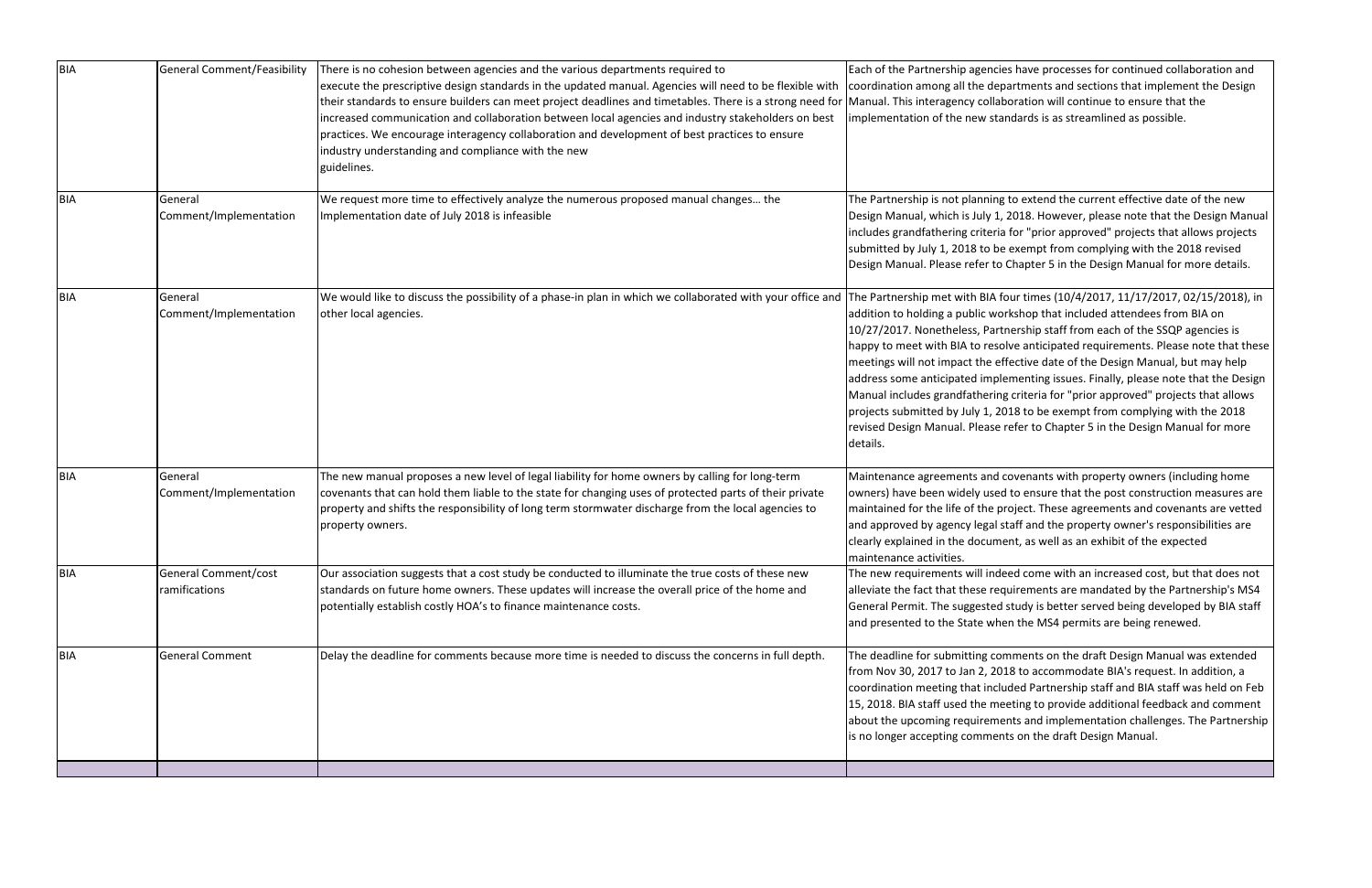| <b>VFWC</b> | <b>General Comment</b>   |                                                                                                                                                       |                                              |
|-------------|--------------------------|-------------------------------------------------------------------------------------------------------------------------------------------------------|----------------------------------------------|
|             |                          | Numbering system is difficult to use, suggest standard number system (1150, etc.)                                                                     | The Design Manual numbering system fa        |
|             |                          |                                                                                                                                                       | of each fact sheet or section without imp    |
|             |                          |                                                                                                                                                       | document. In addition, we have now add       |
|             |                          |                                                                                                                                                       | Contents for easy referencing.               |
| <b>VFWC</b> | Chapter 4 and 5          | It appears that the term tributary is improperly used. It appears to be used to define a drainage area.                                               | "Tributary" is used in the definition of the |
|             |                          | The definition of a tributary: a river or stream flowing in to a large river. Other terms such as 'drainage                                           | changed from "tributary area" to "contril    |
|             |                          | area' or 'BMP drainage area' would be more appropriate. It might be easiest to just replace the term                                                  | and in fact sheets.                          |
|             |                          | tributary with drainage.                                                                                                                              |                                              |
| <b>VFWC</b> | Chapter 3, Table 3-2     | Definition of a priority project not consistent with current MS-4 permit. The permit defines priority                                                 | The single-family residential (SFR) develo   |
|             |                          | single family residential projects as those with greater than 10 units. The current language in the design consistent with the priority project thres |                                              |
|             |                          | manual exempts single family residential from hydromodification control measures unless the project is                                                | Board in May 2005 as proposed in the 20      |
|             |                          | >20 acres. The permit states that: "Although the Permittee's SWMP may include its own definition of                                                   | Program Development Standards Plan (D        |
|             |                          | Priority Development Projects, that definition must be designed to achieve equivalent protection of                                                   | 20-acre SFR threshold for hydromodificat     |
|             |                          | water quality". The manual does not identify how equivalent protection of water quality can be                                                        | sense for several reasons, but the key rea   |
|             |                          | achieved if the majority of the land for a small project (<20 acres) is exempt. We urge the SSQP to                                                   | restricted outlet controls, and long term    |
|             |                          | revise this definition.                                                                                                                               | management facilities.                       |
|             |                          |                                                                                                                                                       |                                              |
| <b>VFWC</b> | Chapter 4, page 4-1      | Landscape irrigation is identified as except from non-stormwater discharges, provided they do not                                                     | The list of exceptions to non-stormwater     |
|             |                          | cause or contribute to the violation of receiving water limitations. Summertime urban run-off contains                                                | the MS4 General Permit (Section II.B.2, p    |
|             |                          | high levels of pesticides and other contaminants. We recommend that landscape irrigation be removed                                                   | Water Act. On a related note, the Sacran     |
|             |                          | from the list of except discharges.                                                                                                                   | agencies have programs for water conser      |
|             |                          |                                                                                                                                                       | These programs include cash for grass pr     |
|             |                          |                                                                                                                                                       | to replace water intensive grasses with R    |
|             |                          |                                                                                                                                                       | tolerant plants to help reduce water use     |
|             |                          |                                                                                                                                                       |                                              |
| <b>VFWC</b> | Chapter 4, page 4-1      | Use of the terms uncontaminated ground water infiltration is unclear. Is what is meant infiltration of                                                | The list of exceptions to non-stormwater     |
|             |                          | runoff that is not contaminated? Or the infiltration of groundwater that is not contaminated. If it is the the MS4 General Permit (Section II.B.2, p  |                                              |
|             |                          | second, it is hard to imagine what this refers to. Please clarify.                                                                                    | Water Act. What is meant by "uncontam        |
|             |                          |                                                                                                                                                       | infiltration of ground water that is not co  |
|             |                          |                                                                                                                                                       |                                              |
|             |                          | The list of references contains much useful information. Great addition to the manual                                                                 | Comment noted, thanks!                       |
| <b>VFWC</b> | $p. L - 1$               | A more detailed discussion of grading, soil compaction and the effects on water quality should be more                                                | Language has been added to the fact she      |
|             |                          | explicit.                                                                                                                                             | on the ability to store and infiltrate runot |
| <b>VFWC</b> | p. 5-8 Applicability Map | We have questions as to the reasons for excluding significant areas of Elk Grove and some areas of                                                    | These areas are considered exempt beca       |
|             |                          | Folsom and Citrus Heights. Many of these areas drain into reaches of the creek which are not hardened, watersheds exemption. Watershed are c          |                                              |
|             |                          | or if they are, downstream areas are not hardened thus would be impacted by the effects of                                                            | developable area within the watershed is     |
|             |                          | hydromodification.                                                                                                                                    | the Hydromodification Management Plar        |
|             |                          |                                                                                                                                                       |                                              |
| <b>VFWC</b> | p. 5-11                  | Suggest adding a section discussing dry wells, the challenges of their use in our region, and efforts to                                              | Dry Wells are not currently allowed by th    |
|             |                          | make them available in the not to distant future.                                                                                                     | Management Department (EMD). Includi         |
|             |                          |                                                                                                                                                       | Manual will confuse the applicants and d     |
|             |                          |                                                                                                                                                       | not be approved by EMD. As soon as dry       |
|             |                          |                                                                                                                                                       | and there is detailed siting criteria, the P |
|             |                          |                                                                                                                                                       | Design Manual.                               |
| <b>VFWC</b> | p. 5-11                  | 'Minor grammatical suggestion: compost-amended soils. Add a hyphen"                                                                                   | Suggested edits have been incorporated.      |
| <b>VFWC</b> | p. 5-16                  | 'minor edit: Low Impact Development Worksheet 2nd sentence line 4: delete 'and' so it reads: you                                                      | Suggested edits have been incorporated.      |
|             |                          | can reduce project runoff by incorporating"                                                                                                           |                                              |
|             |                          |                                                                                                                                                       |                                              |

system facilitates future targeted edits and revisions thout impacting the page numbers of the rest of the now added links to the fact sheets in the Table of

tion of the Rational Method. The text has been to "contributing drainage area" in the Manual text

FR) development threshold adopted for this HMP is ject thresholds approved by the Regional Water I in the 2003 Sacramento Stormwater Management ds Plan (DSP, 2003). The continued use of the 20 amodification management requirements makes he key reason relates to space requirements, ong term maintenance/performance of runoff

ormwater discharge prohibitions was copied from on II.B.2, page 14), which was based on the Clean e Sacramento Stormwater Quality Parten ship ter conservation that addresses irrigation runoff. r grass programs that provide rebates to residents the ses with River Friendly Landscape and drought vater use and irrigation runoff.

ormwater discharge prohibitions was copied from on II.B.2, page 14), which was based on the Clean Incontaminated ground water infiltration" is is not contaminated.

le fact sheet regarding the effects of soil compaction rate runoff.

mpt because they fall under the highly developed hed are considered to be highly developed if the tershed is 5% or less. Please refer to Chapter 3 in ment Plan for more details.

wed by the State and the County's Environmental D). Including them as a BMP option in the Design Ints and delay their project because the proposal will on as dry wells are permitted by the State and EMD, ria, the Partnership will consider adding them to the

rporated.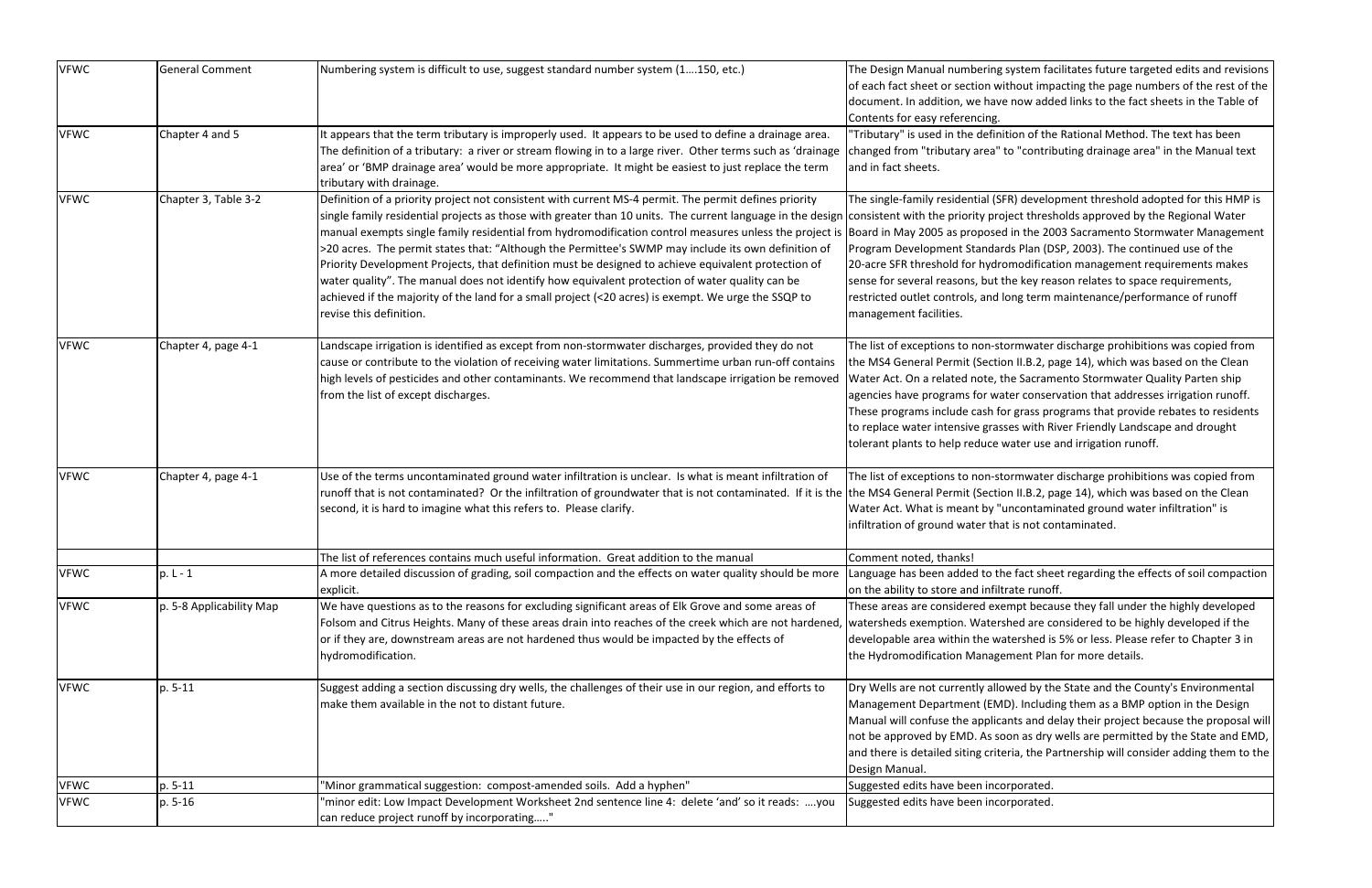| <b>VFWC</b> | p. CAS-1                         | A hyphen is lacking in compost amended soil in this section and throughout the manual. It would be<br>preferable to use compost-amended.                                                                                                                                                                                                                                                                                                                                                                                                                                                                                                                                                                                                | Suggested edits have been incorporated.                                                                                                                                                |
|-------------|----------------------------------|-----------------------------------------------------------------------------------------------------------------------------------------------------------------------------------------------------------------------------------------------------------------------------------------------------------------------------------------------------------------------------------------------------------------------------------------------------------------------------------------------------------------------------------------------------------------------------------------------------------------------------------------------------------------------------------------------------------------------------------------|----------------------------------------------------------------------------------------------------------------------------------------------------------------------------------------|
| <b>VFWC</b> | p. CAS-1                         | The inclusion of compost-amended soils is an important BMP. It is good that it has been included in the Suggested edits have been incorporated.<br>manual. However, the way it is presented is too narrow in scope. Instead of discussing CAS as a BMP<br>for use in a focused areas, similar to a bioretention cell, CAS should also be presented as an overall<br>design feature similar to preserving natural drainage features. Given the local challenges to deep<br>infiltration we face in the Sacramento region at this time, CAS used on a landscape-scale, as discussed in<br>the above literature, provides an opportunity for the development community to achieve a significant<br>degree of hydromodification management. |                                                                                                                                                                                        |
| <b>VFWC</b> | p. CAS-1                         | Some of the language in this section is confusing. Required surface area of amended soil is equal to<br>25% of tributary impervious area. Suggest rewording to: equal to 25% of impervious area in the<br>drainage footprint or contributing area. This reflects the fact that the footprint of the area from which<br>runoff will be captured is the relevant parameter. It does not makes sense to consider the local<br>tributary or waterway in which the property of concern located in the calculation.                                                                                                                                                                                                                           | Suggested edits have not been incorpora<br>regarding the definition of tributary area                                                                                                  |
| <b>VFWC</b> | p. DP-1/Disconnected<br>pavement | Suggest adding a picture illustrating a swale between the road and sidewalk                                                                                                                                                                                                                                                                                                                                                                                                                                                                                                                                                                                                                                                             | Suggested edits have been incorporated.                                                                                                                                                |
| <b>VFWC</b> | p. GR-1                          | One of the limitations of using green roofs in the Sacramento region is our Mediterranean climate and<br>long, hot summers that make them difficult to maintain. This was not noted in the manual. However,<br>the discussion of vector control appears out of place. There is no summer slobber on green roofs to<br>might create pooled water when the temperature is warm. The only potential for standing water would<br>occur in the winter, when vector issue of minimal or no existent.                                                                                                                                                                                                                                          | Vector control is more than mosquitos; a<br>not focus on mosquito breeding in stand                                                                                                    |
| <b>VFWC</b> | p. IB-1 Infiltration Basins      | The description of the infiltration basin could be expanded to include not just A and B soil, but also<br>amended soils or the use of slightly deeper basin to accommodate the slower rate of infiltration seen<br>with class C and D soils. The legend for the table on the first page identifies a group of contaminants. It<br>does not include pyrethroids. Please add this pesticide given its ubiquitous nature in our region.                                                                                                                                                                                                                                                                                                    | Pyrethroids have been added to the list of<br>basins. However, infiltration basins will o<br>even if amended soils are added for sites<br>hardpan will still cause the basin to clog a |
| <b>VFWC</b> | p. INT-1 Interceptor Trees       | Consider suggesting the curb cuts be used when trees are planted in the ROW. This will provide<br>additional water to the trees as well as better manage runoff from the streets. By including curb cuts,<br>the additional water during the rainy season can help sustain them during the dry summers in our<br>region.                                                                                                                                                                                                                                                                                                                                                                                                                | Suggested edits have been incorporated                                                                                                                                                 |
| <b>VFWC</b> | p. INT-1 Interceptor Trees       | Table INT-2 recommends removing fallen leaves from the tree. These leaves decay during the winter<br>and provide valuable nutrients to the tree.                                                                                                                                                                                                                                                                                                                                                                                                                                                                                                                                                                                        | Suggested edits have been incorporated.                                                                                                                                                |
| <b>MMK</b>  | Chapter 1, Page 1-2              | Regarding 2nd paragraph: "The current permit (NPDES Permit No. CAS082597) was adopted in<br>December 2002,). replace "current" with "most recent areawide"? (it's no longer current, correct?)                                                                                                                                                                                                                                                                                                                                                                                                                                                                                                                                          | Suggested edits have been incorporated.                                                                                                                                                |
| <b>MMK</b>  | Chapter 1, Page 1-2              | Regarding 4th paragraph: "In July 2003, the Permittees published their Stormwater Quality<br>Improvement Plans, which describe their comprehensive program" Make this past tense? (are they<br>still "in force"?)                                                                                                                                                                                                                                                                                                                                                                                                                                                                                                                       | Suggested edits have been incorporated.                                                                                                                                                |
| <b>MMK</b>  | Chapter 1, Page 1-3              | Regarding 1st paragraph: "This current version of the manual expands upon the 2007 version to address Suggested edits have been incorporated.<br>more prescriptive LID requirements, new hydromodification management requirements, and full<br>capture trash requirements." 1. Replace "current" with "2017" (or 2018?) for clarity. 2. Add to end of<br>sentence "as required by the 2016 regional permit."                                                                                                                                                                                                                                                                                                                           |                                                                                                                                                                                        |

rporated.

rporated.

incorporated, please refer to earlier response utary area.

osquitos; as such, the fact sheet has been revised to the standing water but address all vectors.

 $\mathbf b$  the list of contaminants addressed by infiltration isins will only be allowed for A or B soils because ed for sites that have C or D soils, the underlying clay in to clog and not drain properly as designed.

orporated into the Interceptor Trees Fact Sheet.

orporated.

rporated.

orporated.

orporated.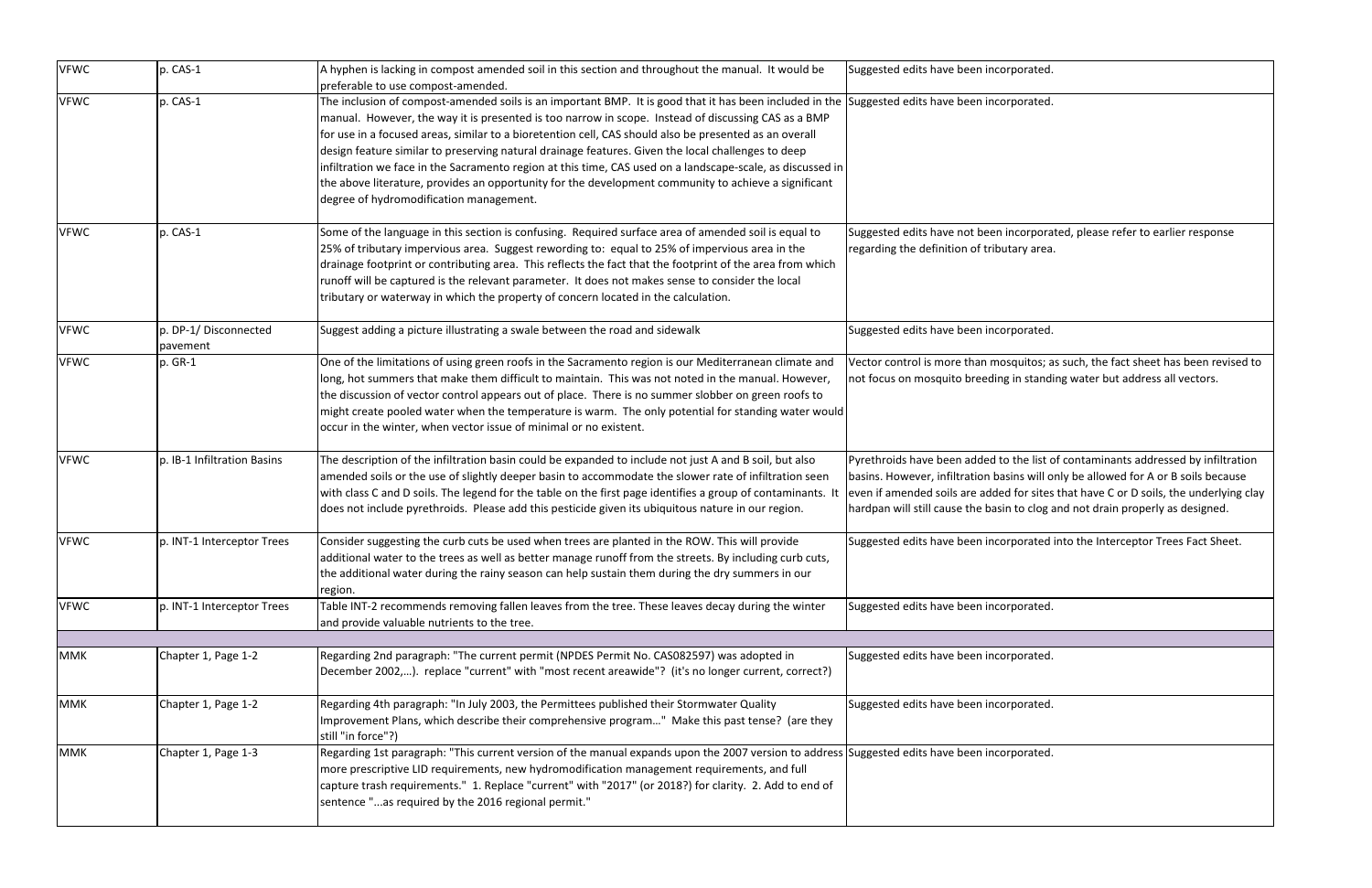| <b>MMK</b>            | Chapter 1, Page 1-3    | The 2nd paragraph states that the 2003 DSP overrides the 2017 permit types. Is this correct?                                                  | This is correct as it relates to the definitio                |
|-----------------------|------------------------|-----------------------------------------------------------------------------------------------------------------------------------------------|---------------------------------------------------------------|
|                       |                        |                                                                                                                                               | land use type. The 2016 MS4 General Per                       |
|                       |                        |                                                                                                                                               | approved development thresholds (by th                        |
| <b>MMK</b>            | Chapter 1, Page 1-6    | Table 1-2, regarding "Priority Project Categories". The term "priority project" is used throughout this                                       | Suggested edits have been incorporated.                       |
|                       |                        | plan, but never defined. Suggest stating somewhere what is meant by "priority" to explain why it's                                            | added to the glossary for reference. In a                     |
|                       |                        | important. (Cite that it's defined in the regional permit as "Those projects that are required to                                             | 3-2 & 3-3 for more detailed discussion of                     |
|                       |                        | incorporate appropriate storm water mitigation measures into the design plan for their respective<br>project.")                               |                                                               |
| <b>MMK</b>            | Chapter 3, Page 3-3    | First bullet. There seems to be an incorrect reference after "Refer to"                                                                       | This comment has been addressed. Pleas                        |
| <b>MMK</b>            | Chapter 3, Page 3-4    | Table 3-2. Under the "Full Capture Trash Control Column", define "du/acre"                                                                    | Suggested edits have been incorporated.                       |
| <b>MMK</b>            | Chapter 3, Page 3-6    | What is meant by "(LID)" under the Single Family Residential Impervious Area >1 acre" column? Are                                             | Yes, only LID measures are required. Sug                      |
|                       |                        | only LID measures required? Perhaps change to "(LID only)"?                                                                                   |                                                               |
| <b>MMK</b>            | Chapter 5, Page 5-2    | Table 5-1. Shouldn't any control measure that addresses LID also address Hydromod and Treatment? If Despite the fact that vegetated swales ar |                                                               |
|                       |                        | you are retaining on site, you are reducing flows and pollutants discharged. Specifically, vegetated                                          | treatment measures, help slow down and                        |
|                       |                        | strips & swales.                                                                                                                              | considered stand-alone hydromodificatio                       |
|                       |                        |                                                                                                                                               | Hydromodification mitigation volumes a                        |
|                       |                        |                                                                                                                                               | flow that is used to size vegetated swales                    |
|                       |                        |                                                                                                                                               | means that the specific measure can be u                      |
|                       |                        |                                                                                                                                               | the categories.                                               |
| <b>MMK</b>            | Chapter 5, Page 5-2    | Table 5-1. Why isn't an Infiltration Basin LID?                                                                                               | LID measures are designed to be small-so                      |
|                       |                        |                                                                                                                                               | and retain runoff closer to the source. In                    |
|                       |                        |                                                                                                                                               | facilities that do not meet the intent of tl                  |
|                       |                        |                                                                                                                                               |                                                               |
| <b>MMK</b>            | Chapter 5, Page 5-2    | Table 5-1. Underground vaults could provide LID & treatment, if the runoff is used on site. This is                                           | Underground vaults will be considered a                       |
|                       |                        | stated so on the fact sheet.                                                                                                                  | of capture and reuse system. The langua                       |
|                       |                        |                                                                                                                                               | has been revised to clarify this information                  |
| <b>MMK</b>            |                        | Chapter 5/ Compost-Amended Step 2b. Includes "Compost-Amended Soil Void Ratio". Double check that "void ratio" is the correct                 | Suggested comments will be incorporate                        |
|                       | Soil, Page CAS-8       | term. The equation in 2c below uses porosity (defined on page CAS-3). Recall that void ratio is not the                                       |                                                               |
|                       |                        | same as porosity. Void ratio is the volume of voids/volume of solids. Porosity is the volume of voids/                                        |                                                               |
|                       |                        | total volume. (Total volume is voids+water+solids). I see this error a lot, so just wanted to ask.                                            |                                                               |
| <b>MMK</b>            | p. DRD-6               | Regarding infiltration wells, do you need to add some clarification to distinguish these from dry wells,                                      | Yes, suggested edits have been incorpora                      |
|                       |                        | whose depth is greater than diameter?                                                                                                         |                                                               |
|                       |                        |                                                                                                                                               |                                                               |
| Rancho Cordova        | <b>General Comment</b> | Does the grandfathering criteria apply to LID requirements also, or just hydromod?                                                            | Yes, text has been incorporated to clarify<br>applies to LID. |
| Rancho Cordova        | General Comment        | Do the exemptions outlined in the "Municipal Agency Project" heading on Page 5-4 also apply to LID?                                           | No, the municipal agency project exempt                       |
|                       |                        |                                                                                                                                               | management requirements, per the 2016                         |
|                       |                        |                                                                                                                                               |                                                               |
| <b>Citrus Heights</b> | Chapter 1, Page 1-5    | Table 1-1 Top middle: "topographic lows" meaning natural or existing depressions? Second last:                                                | Suggested edits have been incorporated.                       |
|                       |                        | "clean-out" is a noun, use "cleaning"                                                                                                         |                                                               |
| <b>Citrus Heights</b> | Chapter 2, Page 2-6    | Second paragraph: "mulch", not "much"                                                                                                         | This comment has been addressed. Pleas                        |
| <b>Citrus Heights</b> | Chapter 3, Page 3-3    | Third bullet: "refer to o"?? p.3-10 top: "based on o"??<br>middle: "see o"??                                                                  | This comment has been addressed. Pleas                        |

e definition of implementation thresholds for each eneral Permit allows permittees to use prior blds (by the Regional Water Board) if available.

 $S$  orporated. A definition of "priority projects" has been ence. In addition, please refer to Chapter 3 and Table cussion of priority projects.

ssed. Please see earlier responses.

uired. Suggested edits have been incorporated

I swales and strips, as well as other types of down and reduce the site's runoff, they are not nodification management measures.

olumes are much larger than the typical treatment ted swales and strips. The check marks in the table re can be used as "stand-alone" measures for each of

e small-scale distributed measures that intercept source. Infiltration basins are large end-of-pipe ntent of the LID design concepts.

Insidered an LID measure only if they are used as part he language in the Underground Vaults fact sheet information.

corporated, text revised to porosity

incorporated

I to clarify that the grandfathering criteria also

ct exemption only applies to the hydromodification r the 2016 MS4 General Permit.

orporated.

sed. Please see earlier responses. sed. Please see earlier responses.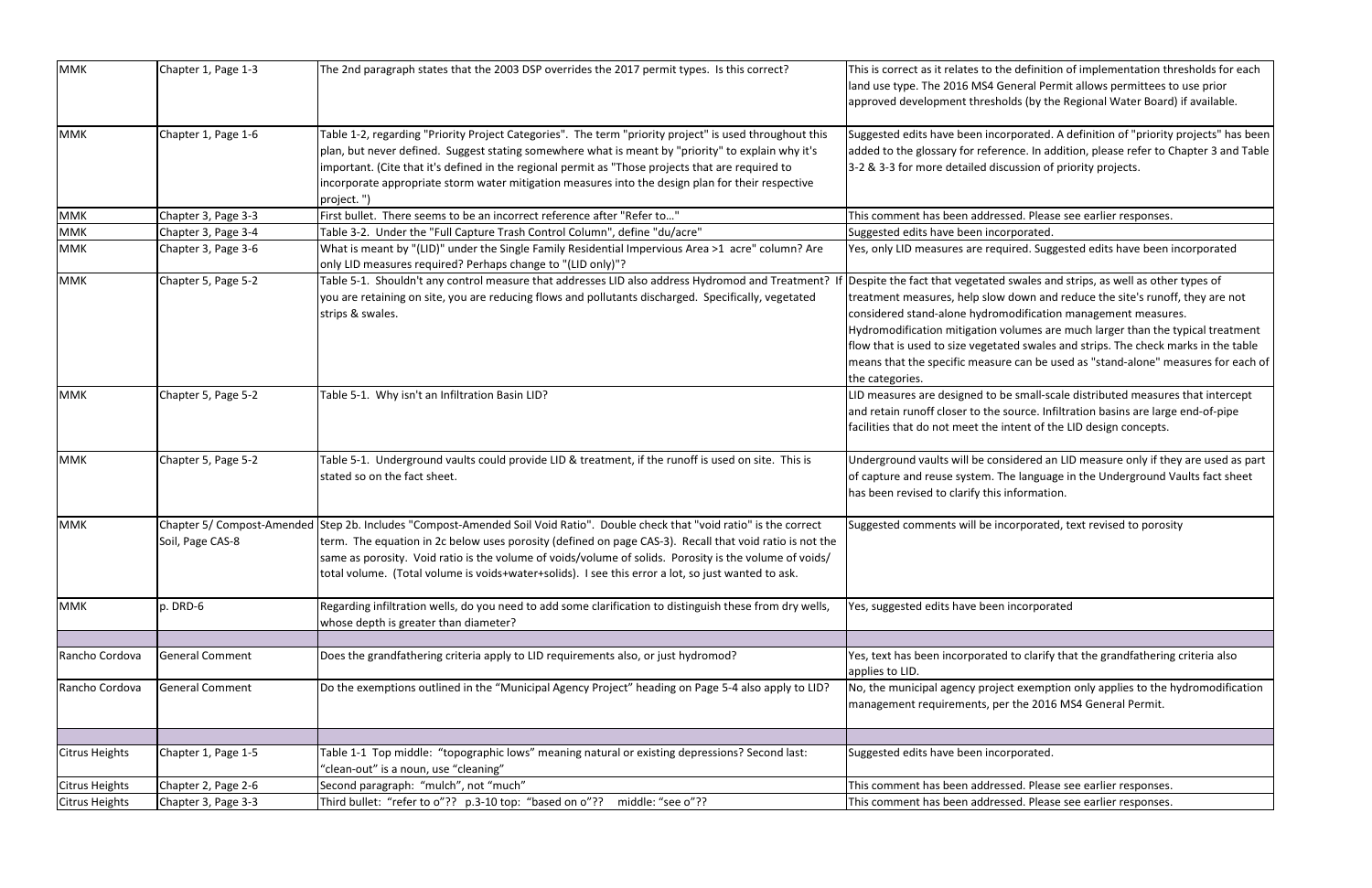| <b>Citrus Heights</b> | Chapter 3, Page 3-10                           | "Alternative driveways" – not in glossary - term appears again on p. AD-1 and p. 5-2, but definition does Definition has been added to the glossar<br>not appear until p. 5-15                                                                                                                                                                                                                                                                                                                                                                                                                           |                                                                                                                                                                                       |
|-----------------------|------------------------------------------------|----------------------------------------------------------------------------------------------------------------------------------------------------------------------------------------------------------------------------------------------------------------------------------------------------------------------------------------------------------------------------------------------------------------------------------------------------------------------------------------------------------------------------------------------------------------------------------------------------------|---------------------------------------------------------------------------------------------------------------------------------------------------------------------------------------|
| <b>Citrus Heights</b> | Chapter 3, Page 3-11                           | -Interceptor trees" – not in glossary – term appears again on p. 5-2, but is not defined until p. 5-13 –<br>concept is overrated. Consider the redwoods in front of the CalEPA building on the day of the LID<br>conference. When the conference started, they provided protection from the rain. By lunchtime, with<br>probably less than 1/2 inch of rain, there was just as much precipitation under the trees than elsewhere.<br>Moreover, if there is a lot of wind, trees will actually intercept the rain, concentrate it within the drip-<br>line, and create a rain-shadow on the leeward side. | Comment noted.                                                                                                                                                                        |
| <b>Citrus Heights</b> | Chapter 4/Fueling Area, Page<br>$FA-3$         | "Spill Control Manhole" - a standard detail drawing would be helpful                                                                                                                                                                                                                                                                                                                                                                                                                                                                                                                                     | Spill control manholes are rarely used up<br>system. The majority of projects utilize a<br>If a spill control manhole is proposed, ple<br>details.                                    |
| Citrus Heights        | Chapter 4/ Landscaping, Page<br>$L-1$          | "Stabilize disturbed slopes" - slope stability is a different concept from erosion protection; avoid the<br>term. Similarly "energy dissipaters" are not usually an erosion protection measure. Both terms will<br>conjure up more in the mind of an engineer than is intended here.                                                                                                                                                                                                                                                                                                                     | On the Landscaping fact sheet, instead of<br>energy dissipaters," wording has been<br>and "use methods to slow runoff flow"                                                           |
| <b>Citrus Heights</b> | Chapter 4/ Landscaping, Page<br>L-2            | Middle bullet: "Mediterranean"? Emphasis should be on native plants.                                                                                                                                                                                                                                                                                                                                                                                                                                                                                                                                     | Suggested edits have been incorporated.                                                                                                                                               |
| <b>Citrus Heights</b> | Chapter 4/ Outdoor Storage<br>Area, Page OS-2  | Requirement to pump to sanitary sewer implies protection of the sanitary sewer. How should the wet-<br>well be sized to contain the spill? Should the pump only be operated manually? Subsequent chapters<br>(OW, WA, WM) refer to the "local sanitary sewer permitting agency", I suggest that language be used<br>here as well.                                                                                                                                                                                                                                                                        | Suggested edits have been incorporated.                                                                                                                                               |
| <b>Citrus Heights</b> | Chapter 5, Page 5-5                            | Exempted channels": some of the definitions may apply to channels that the local flood control<br>authority may deem undersized, so hydromodification may be required even so there is no downstream<br>erosion concern. Refer to the local flood control authority.                                                                                                                                                                                                                                                                                                                                     | Suggested edits have been incorporated.                                                                                                                                               |
| <b>Citrus Heights</b> | Chapter 5/ Disconnected<br>Pavement, Page DP-5 | Picture shows pavers right where oil will be dripping from cars. Very bad design. How do you clean oil<br>out of pervious pavers or between pavers?                                                                                                                                                                                                                                                                                                                                                                                                                                                      | Please refer to table PP-2 in the Porous P<br>on the maintenance of pervious pavers.                                                                                                  |
| <b>Citrus Heights</b> | Chapter 5/ Disconnected<br>Pavement, Page DP-6 | Reference in Table DP-1 to "Porous Pavement Fact Sheet elsewhere in this chapter". There is no fact<br>sheet in this chapter. There are other references to "fact sheets" elsewhere in the document that are<br>unclear. P. GR-3 and GR-11 refer to the entire GR chapter as a "fact sheet". Confusing.                                                                                                                                                                                                                                                                                                  | There is a Porous Pavement fact sheet in<br>incorporated to further clarify the refere                                                                                                |
| <b>Citrus Heights</b> | Chapter 5/ Green Roof, Page<br>GR-8            | Insufficient detail for plant selection. This is a Sacramento Manual, so a specific list of suitable plants<br>should be provided. Avoid Portland references. Green roof concept is overrated in terms of a runoff<br>control and storm-water quality function. Empty planters providing detention would be much more<br>effective. Evapotranspiration is very low during rain events. Benefit of green roofs is cooling of the<br>interior space and absorption of solar energy and carbon.                                                                                                             | Appendix J with plant guidance links has<br>for green roof, text has been added rega<br>plant selection.                                                                              |
| <b>Citrus Heights</b> | Chapter 5/ Infiltration Trench,<br>Page IT-1   | What is the source of the setback requirements from foundations? They are much too general and<br>should be evaluated on a case-by-case basis. As they are, they would limit infiltration trenches to open<br>space and large developments.                                                                                                                                                                                                                                                                                                                                                              | The fact sheet states that smaller setbacl<br>geotechnical engineer and a soils report,<br>investigate a smaller setback. In the abse<br>criteria specified in the table IT-1 will be |

e glossary.

y used upstream of connecting to the sanitary sewer s utilize a shut-off valve and an oil/water separator. oosed, please refer to the manufacturer standard

instead of "stabilize disturbed slopes..." and "install has been changed to "protect disturbed slopes..." ff flow..."

rporated.

rporated.

Porous Pavement fact sheet for more information pavers.

t sheet in chapter 5. Text edits have been he references to other chapters and fact sheets.

links has been added. With regard to suitable plants dded regarding stormwater quality function and

er setbacks maybe allowed if approved by a ils report, so the project applicant has the option to ithe absence of a geotechnical report, the setback -1 will be applied.